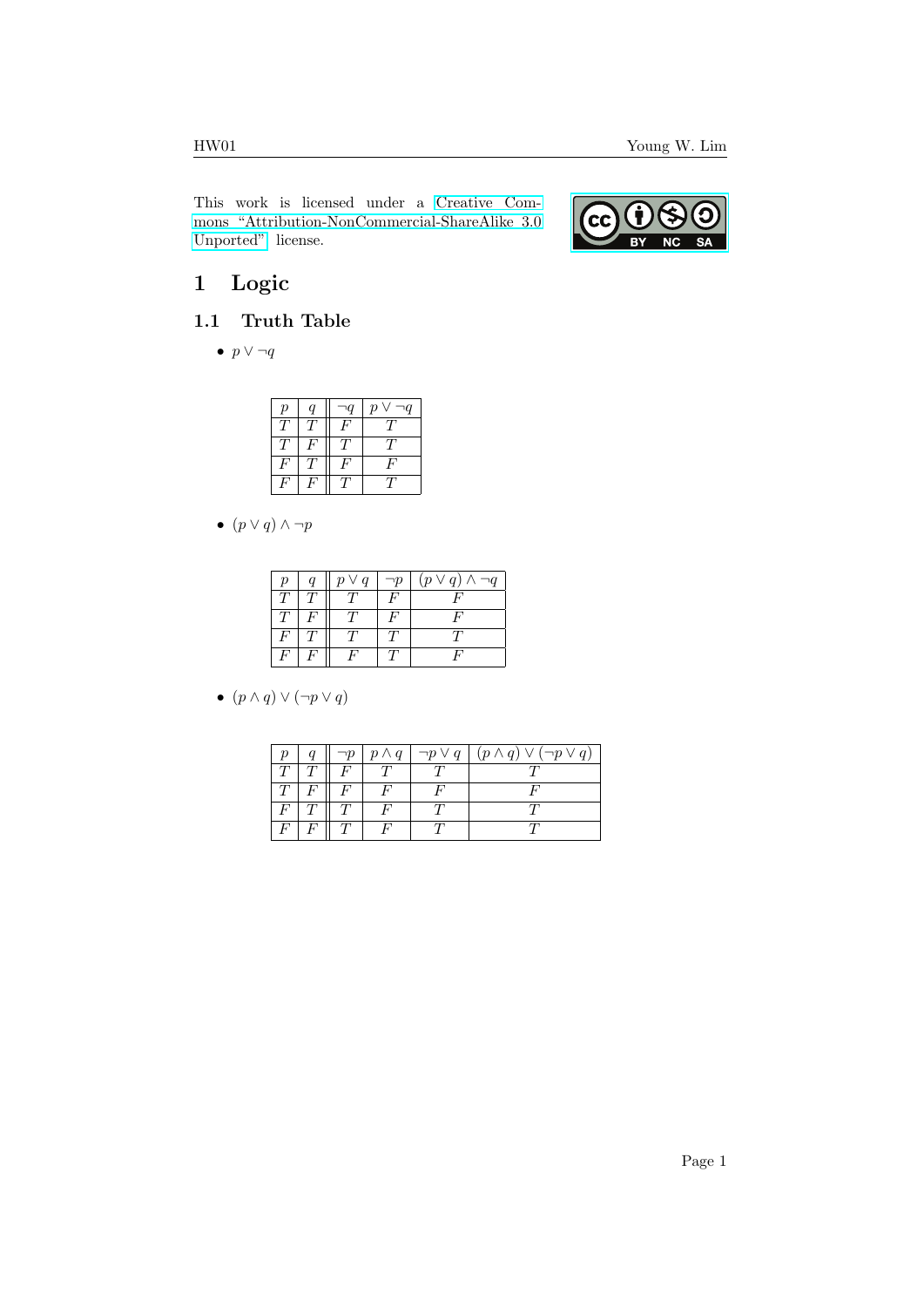## 1.2 Logical Equivalence

 $\bullet \ \neg p \rightarrow (q \vee r) \equiv p \vee q \vee r$ 

|       | q      | r | $\neg p$ | $q \vee r$ | $\neg p \rightarrow (q \vee r)$ | $p \vee q \vee r$ |
|-------|--------|---|----------|------------|---------------------------------|-------------------|
| T     | T      | T | F        | T          | T                               |                   |
| T     | $\tau$ | F | F        | T          | T                               |                   |
| T     | F      | T | F        | T          | T                               | Ŧ                 |
| T     | F      | F | F        | F          | T                               | T                 |
| $\,F$ | T      | T | T        | T          | T                               | T                 |
| F     | T      | F | T        | T          | T                               | T                 |
| F     | F      | T | T        | T          | T                               | T                 |
| F     | F      | F | T        | F          | F                               |                   |

•  $\neg q \rightarrow (r \vee p) \equiv q \vee r \vee p$ 

|   | q | r                | $\neg q$ | $r \vee p$       | $\neg q \rightarrow (r \vee p)$ | $p \vee q \vee r$ |
|---|---|------------------|----------|------------------|---------------------------------|-------------------|
| T | T | T                | F        | T                | T                               |                   |
| T | T | F                | F        | T                | T                               | T                 |
| T | F | T                | T        | T                | T                               | T                 |
| T | F | $\boldsymbol{F}$ | T        | T                | T                               | T                 |
| F | T | T                | F        | T                | T                               | T                 |
| F | T | F                | F        | $\boldsymbol{F}$ | T                               |                   |
| F | F | T                |          | T                | T                               | T                 |
| F | F | $\,F$            |          | F                | H                               |                   |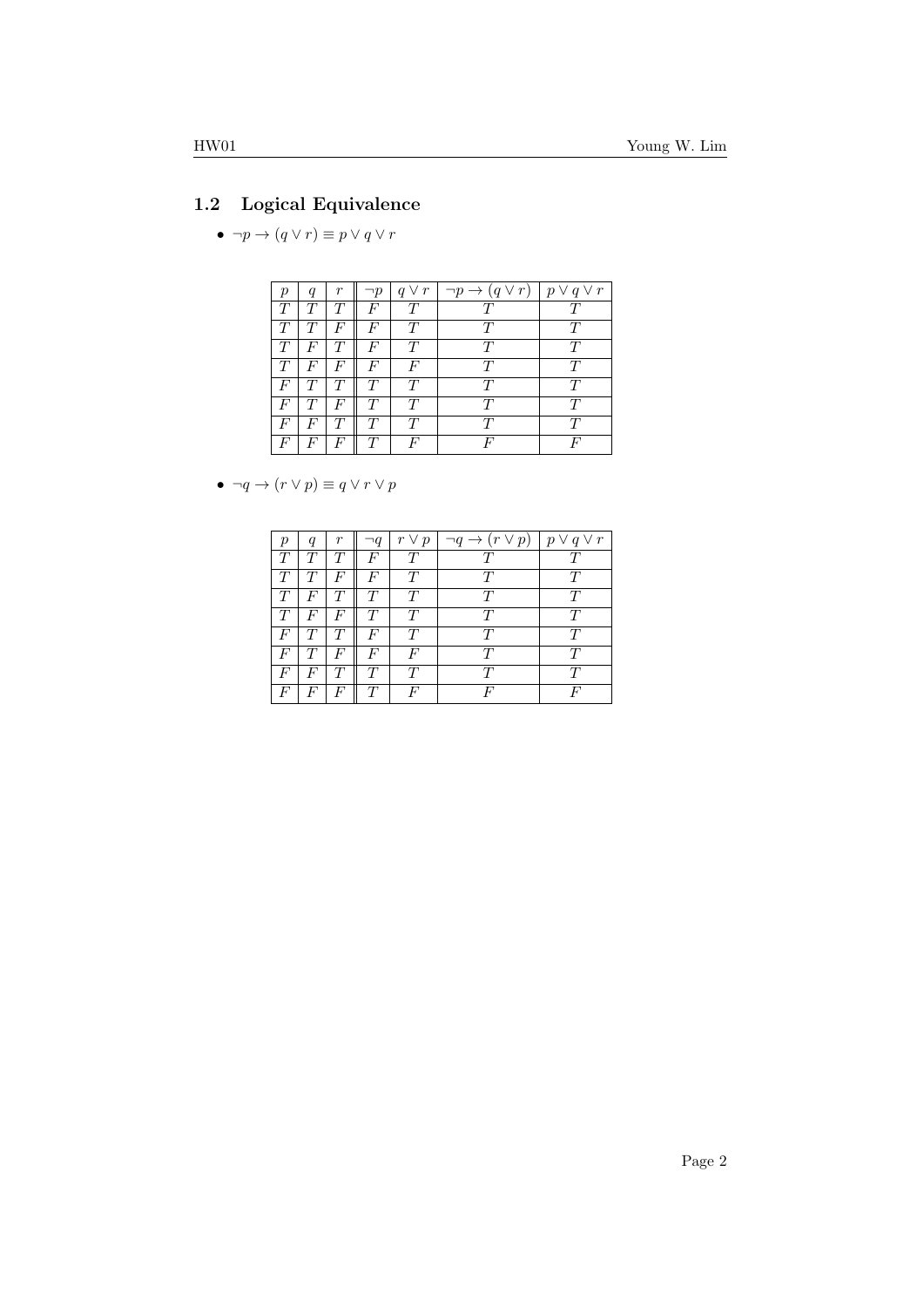# 1.3 Argument

### Hypotheses

- $p \vee q$
- $\bullet$  r
- $\bullet$   $r \rightarrow \neg q$

#### Conclusion

| $\bullet\ p$               |
|----------------------------|
|                            |
| $p\vee q$                  |
| $\boldsymbol{r}$           |
| $r \rightarrow \neg q$     |
|                            |
|                            |
| $p\vee q$                  |
| $\chi$                     |
| $\neg\uparrow \vee \neg q$ |
|                            |
|                            |
| $p \vee q$<br>$\forall$    |
|                            |
|                            |

p